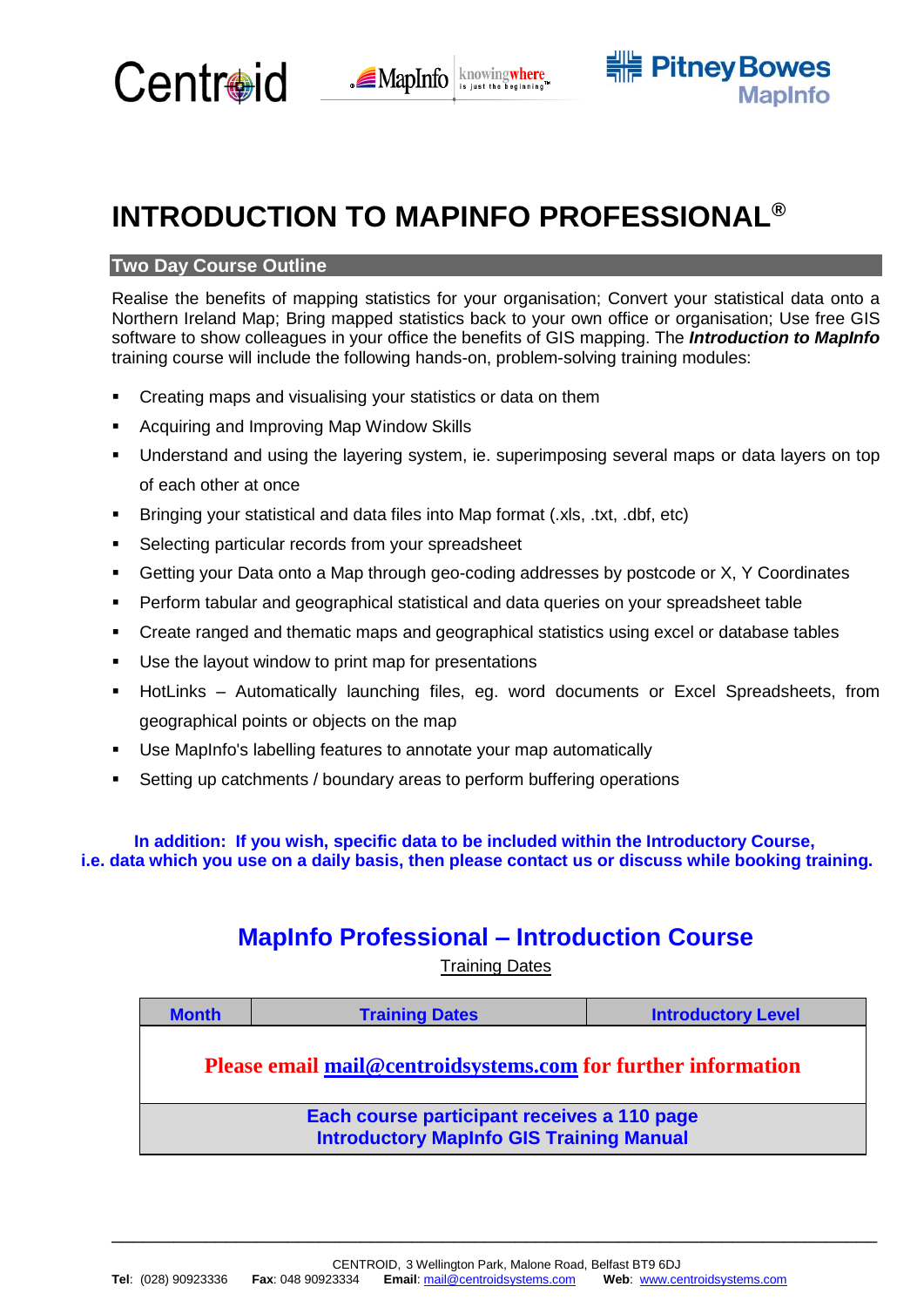





# **Course Content (Introduction to MapInfo Professional)**

#### **Displaying your data in MapInfo**

Geographic Information Systems (GIS) and MapInfo Displaying Your Data in MapInfo Visualising Your Data: In a Map Window Visualising Your Data in a Browser Window Visualising Your Data: In a Graph Window Subsets of Tables illustration the relationship between tabular and mapped data Using the Help Menu Section 1 Exercise

#### **Acquiring and Improving Map Window Skills**

The Zoom Level Using Buttons to Change a View Changing the Zoom Level Changing the View Button Returning to a Previous View Using the Grabber Button Select Button, Viewing a Table in Two Different Map Windows at Once, Understanding Workspaces. Section 2 Exercise.

#### **Layered Mapping in MapInfo**

Working with Layers Using the Layer Control Reordering a Layer Adding a Layer Viewing an Entire Layer Removing a Layer Changing a Layer's Appearance Changing the Zoom Layering Feature Cloning a Map Window Section 3 Exercise

#### **Opening External Data Files**

Understanding MapInfo Tables Opening a Database (.dbf) File Opening an Excel Spreadsheet Opening a Delimited ASCII file Opening an Access Table Working with a Browser Window (Ordering Columns, Resizing Columns, Adding Removing Columns, Changing Column Names). Section 4 Exercise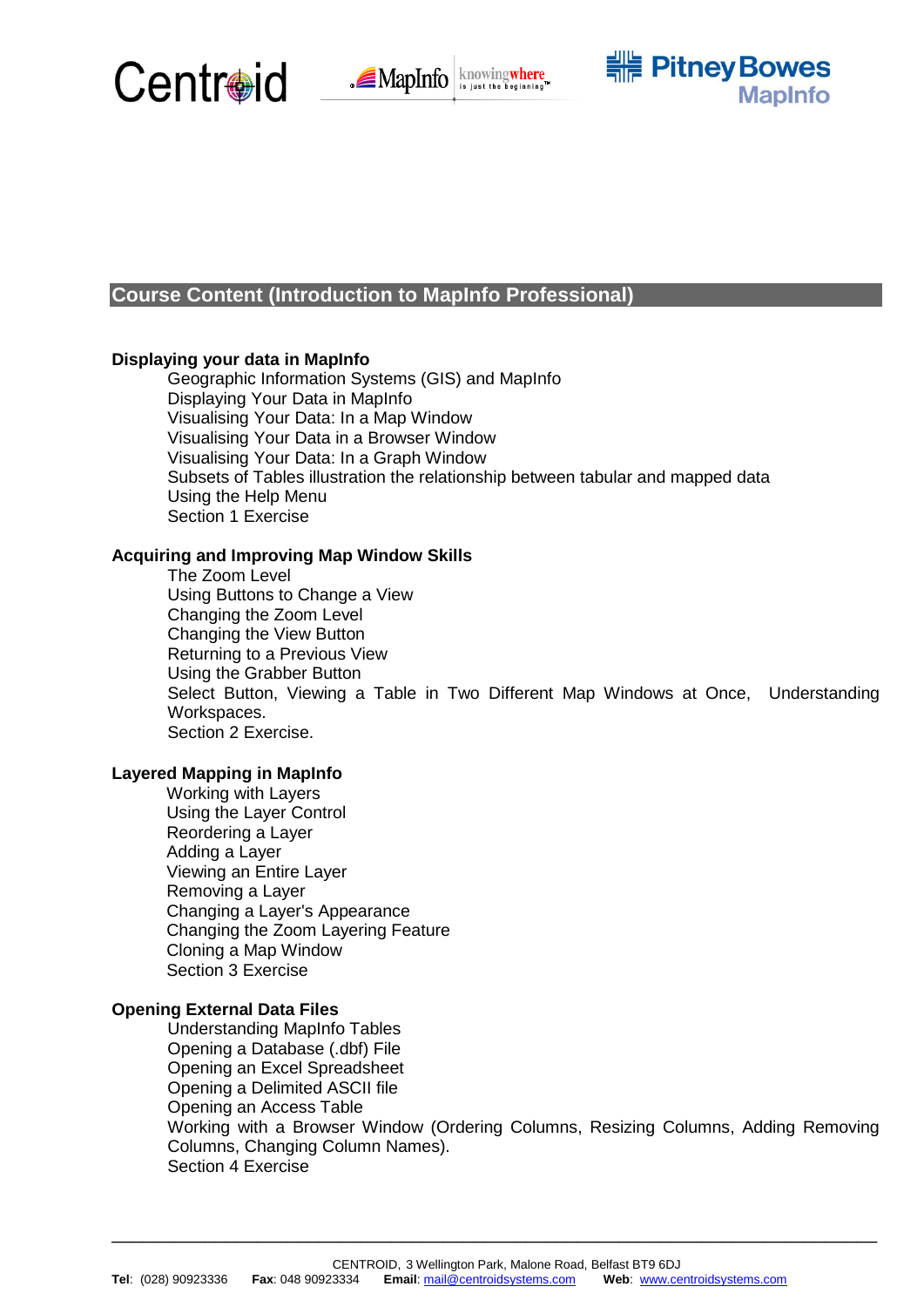





# **Introduction to MapInfo Professional - Course Outline (continued)**

#### **Selecting Records**

Selection Options Using the Select Tool Using the Marquee Tool Using the Radius Select Tool Using the Boundary Select Tool Inverting a Selection Unselecting Map Objects Selecting Via the Query Command Saving Queries and Selections Section 5 Exercise

#### **Selecting Records**

Using the Find Command Refining a Search Indexing Tables Section 6 Exercise

#### **HotLinks - Launching Files from Map Objects**

Active Objects Setting HotLink Options Using the HotLink Tool Section 7 Exercise

#### **Getting Your Data On a Map**

Principles of Georeferencing Using the Create Points Command Geocoding to Postcodes Section 8 Exercise

#### **Thematic Maps**

Creating Thematic Maps Creating a Ranged Thematic Map Creating an individual Value Thematic Map Editing a Legend Saving a Thematic Map and Understanding Thematic Layers Joining Tables: Using Data from a Different Table Geographic Joins Comparing Multiple Values: Using Pie Charts. Section 9 Exercise